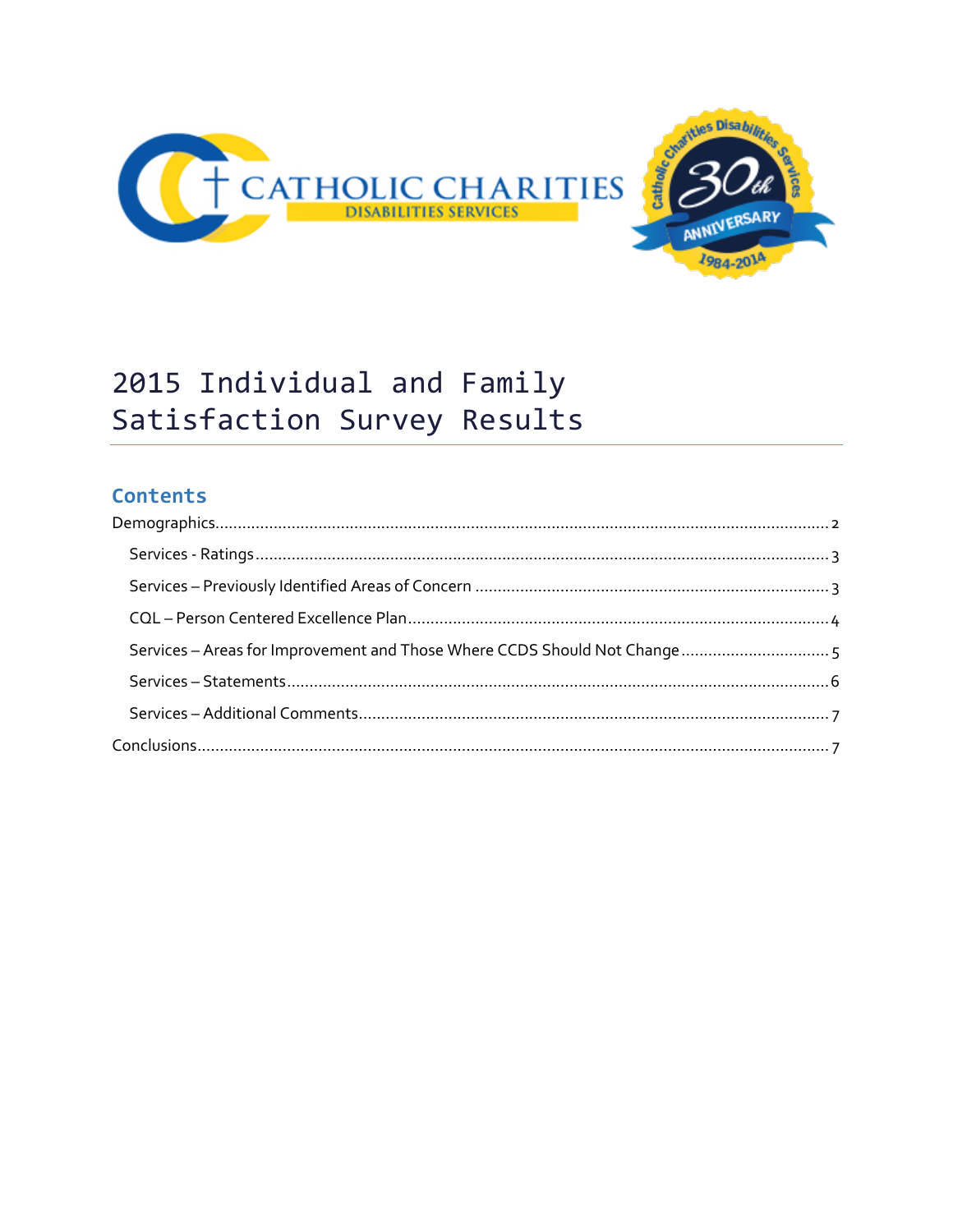# <span id="page-1-0"></span>**Demographics**

Eight hundred and fifty surveys were distributed in 2015 to gather feedback from individuals and families served by Catholic Charities Disabilities Services. The number of surveys distributed was less than the previous year as a result of administrative review of duplication and addresses of families and individuals served. There were 98 (12%) total responses. This is consistent with the response rate of previous years. Respondents could submit the survey via paper copy or completed through the CCDS website. Not all respondents answered all of the questions in the survey.



#### *Summary*

The majority of responses came from parents (76%). This is consistent with previous years' surveys.

The most frequent type of service listed was service coordination (40%). It should be noted that respondents were asked to list all the services they received from CCDS, and there were many responses that listed more than one service. These results are also consistent with previous years' surveys.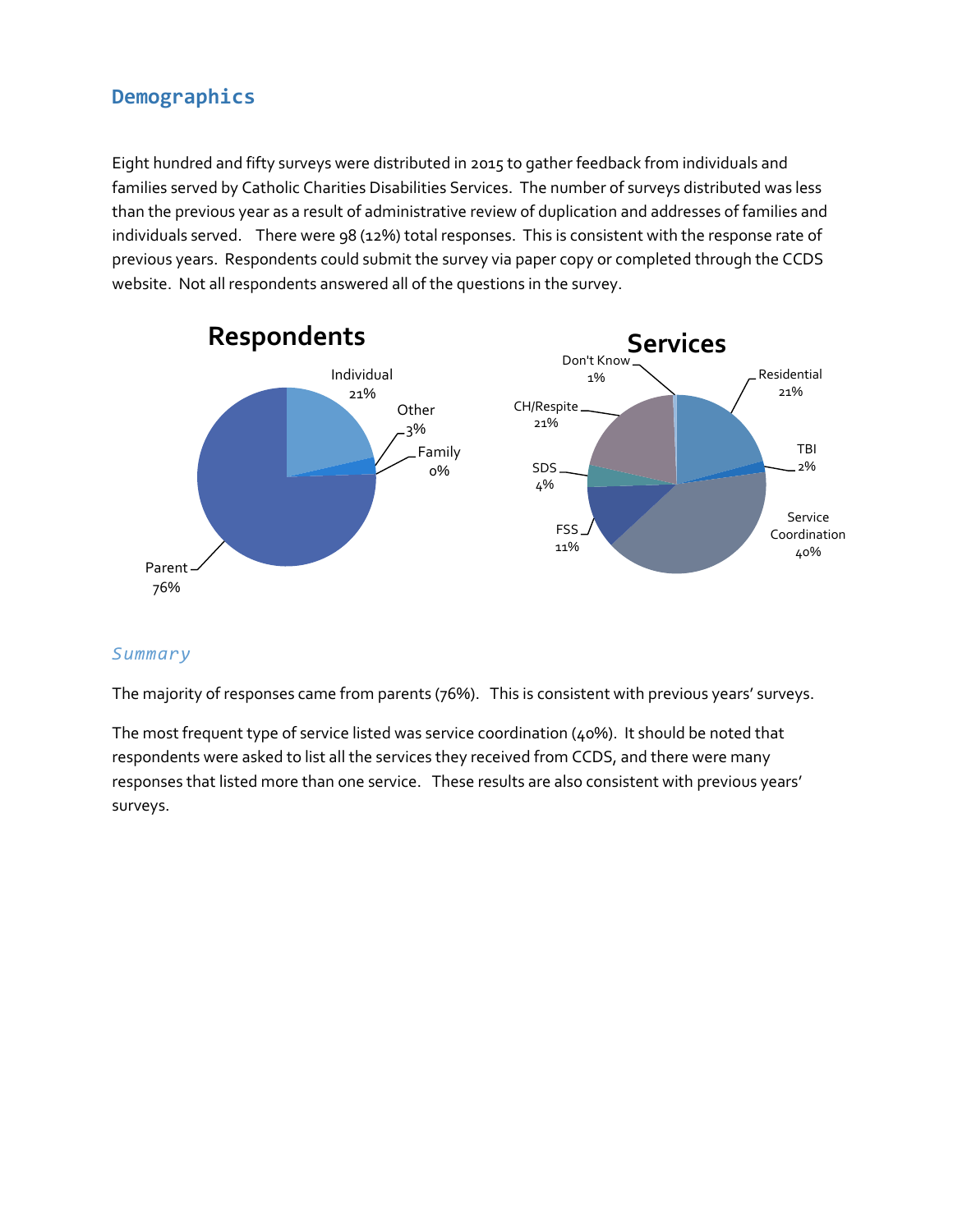## <span id="page-2-0"></span>**Services - Ratings**

Respondents were asked to rate the services and supports they receive from CCDS. The rating ranged between 1 (not at all satisfied) to 10 (extremely satisfied).



#### *Summary*

*.*

The average rating of services provided by CCDS was 8 out of 10 (see blue arrow above). The rating most frequently selected by respondents was 10 out of 10 (circled in green above). This is consistent with the results of the 2014 survey ratings.

## <span id="page-2-1"></span>**Services – Previously Identified Areas of Concern**

Respondents were asked to provide feedback as to whether they had seen improvement in areas of concern that were identified in previous satisfaction surveys.

|                                                                  | Significant<br>Improvement | Progress made, but<br>improvement still<br>needed | <b>Significant</b><br>improvement<br>needed | N/A |
|------------------------------------------------------------------|----------------------------|---------------------------------------------------|---------------------------------------------|-----|
| Staff Turnover                                                   | 29                         | 31                                                |                                             | 20  |
| Communication with individual and family                         | 48                         | 25                                                |                                             | 12  |
| Helping individual/family connect with the<br>services they need | 45                         | 26                                                |                                             | 14  |

#### *Summary*

The majority of respondents indicated that significant improvement had been made in the areas of communication with individual and family (53%) and helping individual/family connect with the services they need (50%). In the area of staff turnover, a slight majority (34%) of respondents indicated that progress had been made, but improvement was still needed, as compared with those who rated this area as significantly improved (32%).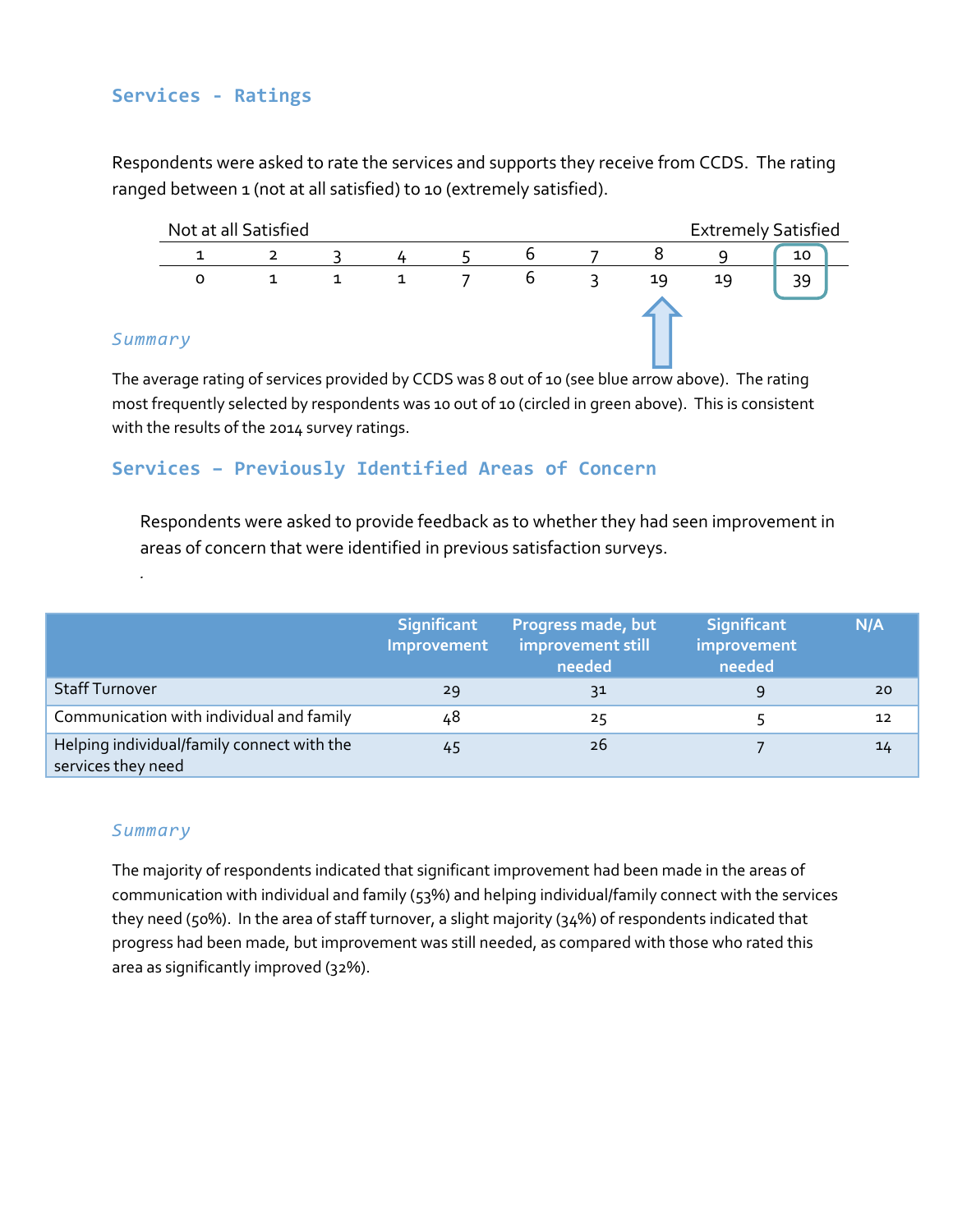## <span id="page-3-0"></span>**CQL – Person Centered Excellence Plan**

Respondents were asked to rank the three areas of the CCDS Person Centered Excellence Plan developed as part of the agencies Council on Quality Leadership (CQL) accreditation. They selected a rank of "Most Importance"(1) to "Least Importance"(3). Some respondents did not rank any of the items, some ranked all items at the same level of importance and some respondents ranked only one or two items.

|                                     | Most Important | Second Important | Least Important |
|-------------------------------------|----------------|------------------|-----------------|
| People have authority to plan and   | 32             | 18               | 33              |
| pursue their own vision             |                |                  |                 |
| The Catholic Charities workforce is | 48             | 26               | 15              |
| stable and qualified                |                |                  |                 |
| People and families play meaningful | 24             | 33               | 28              |
| leadership roles.                   |                |                  |                 |

#### *Summary*

The area which received the highest number of "Most Important" rank was "The Catholic Charities workforce is stable and qualified". This is consistent with ranking and comment feedback received in previous years' surveys, as well as the comments made by respondents in this survey. The area which received the highest number of "Second Important" was "People and families play meaningful leadership roles." The area which received the highest number of "Least Important" was "People have authority to plan and pursue their own vision".

Rank order of importance for the respondents of the survey is:

- 1. The Catholic Charities workforce is stable and qualified.
- 2. People and families play meaningful leadership roles.
- 3. People have authority to plan and pursue their own vision.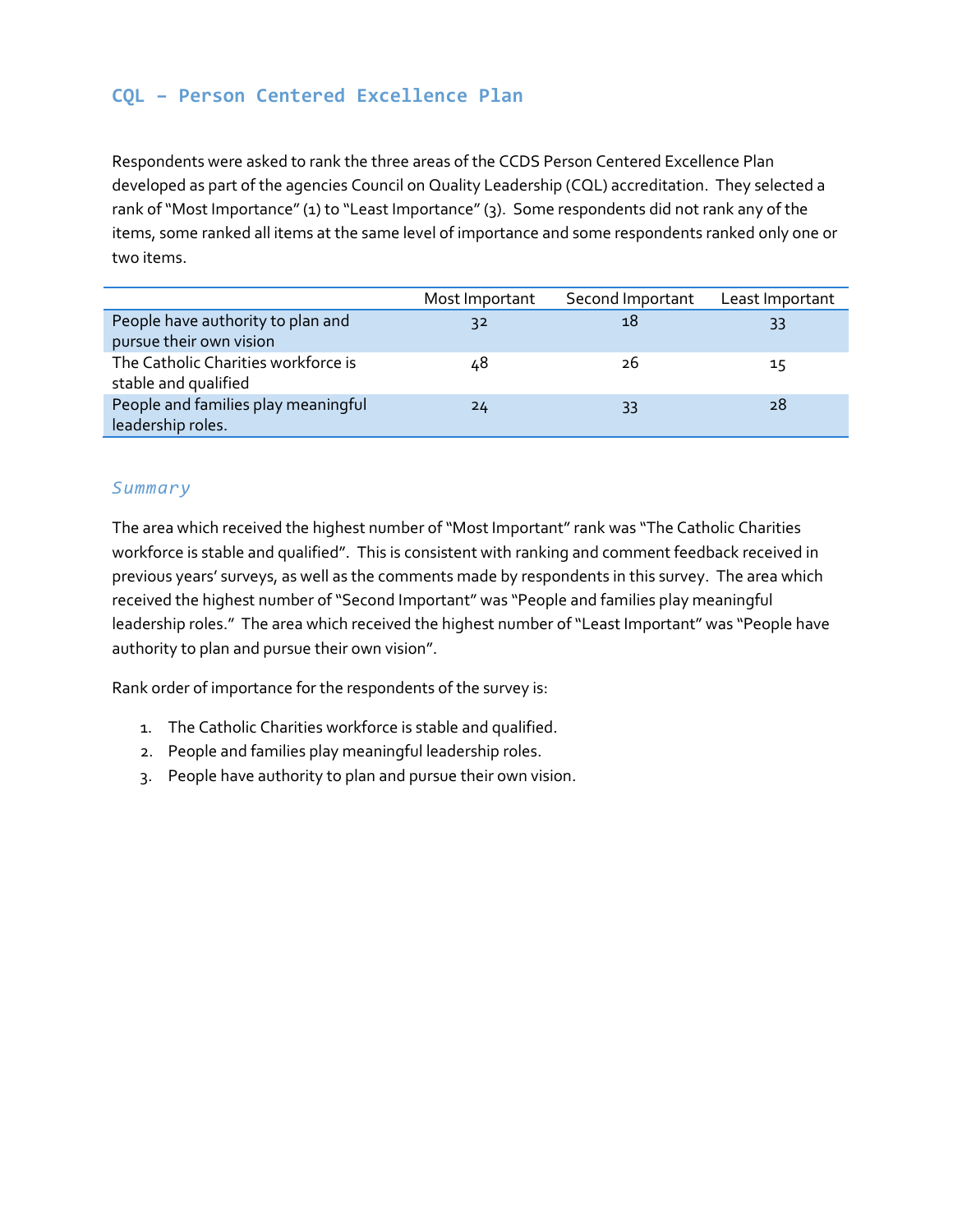# <span id="page-4-0"></span>**Services – Areas for Improvement and Those Where CCDS Should Not Change**

Respondents were asked to share their thoughts regarding areas for improvement in CCDS.

| <b>Themes</b>                       | <b>Number of</b><br><b>Comments</b> |
|-------------------------------------|-------------------------------------|
| Quality of services                 | 1                                   |
| Staffing/Turnover                   | 12                                  |
| Communication                       |                                     |
| Connection to services              |                                     |
| Funding                             |                                     |
| Variety of services offered by CCDS |                                     |
| Training                            | $\overline{2}$                      |
| <b>Physical Plant</b>               | 1                                   |

Respondents were asked to share their thoughts regarding areas in which CCDS does well and they do not want change.

| <b>Themes</b>                                                   | <b>Number of</b><br><b>Comments</b> |
|-----------------------------------------------------------------|-------------------------------------|
| Staff interactions; caring and commitment to individuals served | 17                                  |
| Quality of Services                                             | 12                                  |
| Communication                                                   | 8                                   |
| Staff recognition                                               | ว                                   |
| <b>Physical Plant</b>                                           |                                     |
| Advocacy                                                        |                                     |
| Staffing/Turnover                                               |                                     |

#### *Summary*

The most mentioned area for improvement was staffing/turnover, which is consistent with previous surveys. Several items were identified by some respondents as an area for improvement and by other respondents as an area where CCDS does well and should not change. These included:

Staffing/Turnover – Improvement (12); Doing well (1) Communication – Improvement (7); Doing well (8) Physical Plant – Improvement (1); Doing well (1) Quality of Services – Improvement (1); Doing well (12)

Consistent with previous surveys, the area most often mentioned as one where CCDS does well and should not change was regarding staff interactions with individuals and families; their caring and commitment to the individuals served.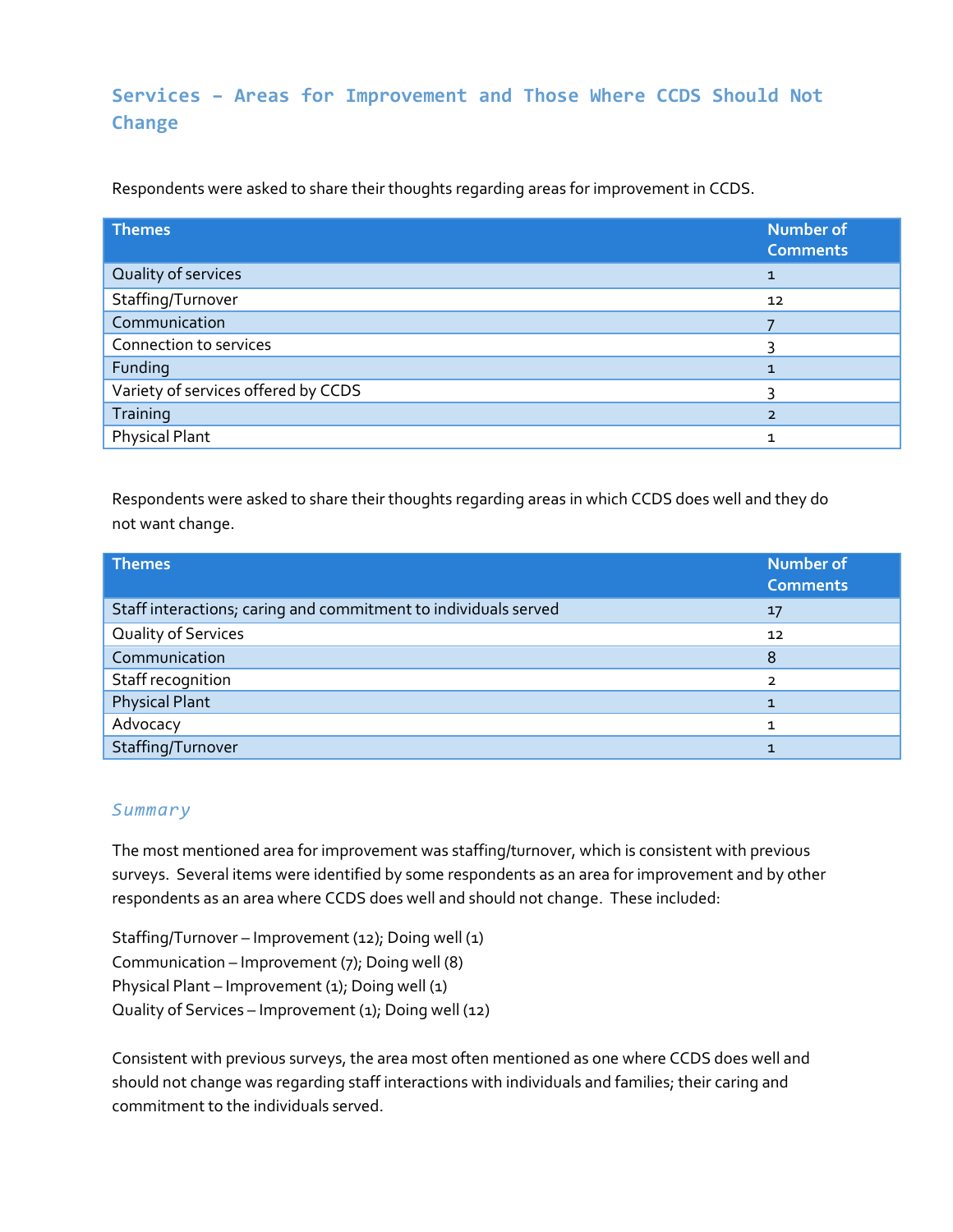#### <span id="page-5-0"></span>**Services – Statements**

Respondents were asked if they would agree or disagree with statements about CCDS staff and services.

|                                                                           | Strongly<br>Disagree | <b>Disagree</b> | Agree | Strongly<br>Agree | N/A            |
|---------------------------------------------------------------------------|----------------------|-----------------|-------|-------------------|----------------|
| CCDS staff are responsive to requests,<br>questions or concerns I express | $\mathbf{1}$         | 6               | 38    | 46                | $\overline{2}$ |
| CCDS staff are available and accessible                                   | 4                    | 4               | 51    | 35                | $\Omega$       |
| I know who to contact if I have a concern or<br>problem with my services  | $\mathbf{1}$         | 3               | 40    | 45                | 4              |
| I visit the CCDS website to get information.                              | 14                   | 21              | 14    | $\overline{2}$    | 40             |
| CCDS staff respect me                                                     | $\mathbf{1}$         | $\mathsf{R}$    | 38    | 48                | $\overline{2}$ |
| I would recommend CCDS to other families or<br>individuals                | $\mathcal{P}$        | 7               | 35    | 48                | 1              |
| CCDS staff knows what is important to me<br>and help me achieve my goals. | $\mathbf{1}$         | 9               | 45    | 32                | 4              |

#### *Summary*

In all areas, with the exception of the use of the website to get information, the majority (85%-93%) of respondents agreed or strongly agreed with the statement.

The majority of respondents did not agree that they visited the website to get information or identified this item as not applicable.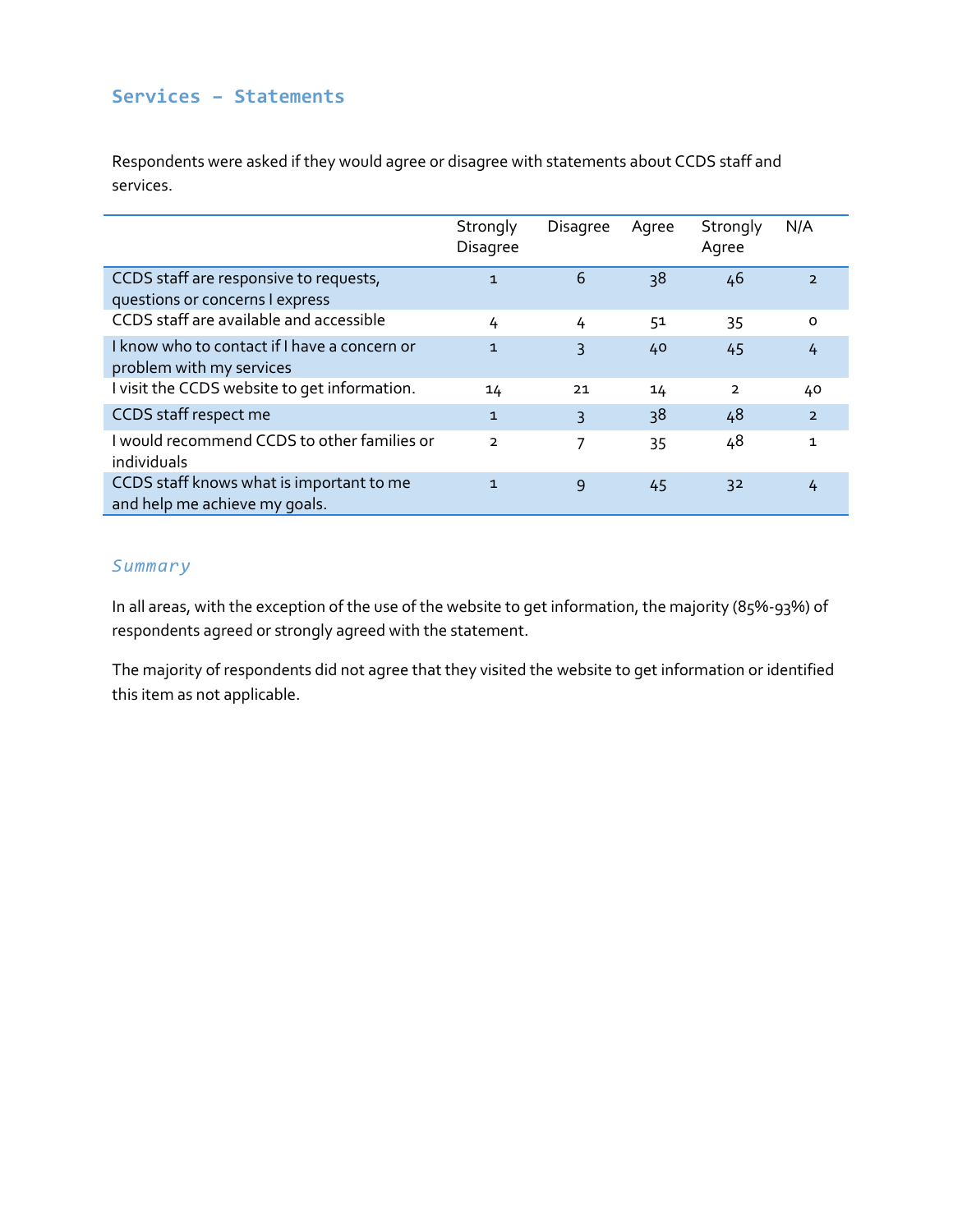## <span id="page-6-0"></span>**Services – Additional Comments**

Respondents were asked to share any additional comments they had.

| <b>Themes</b>                                                                                                         | <b>Number of</b><br><b>Comments</b> |
|-----------------------------------------------------------------------------------------------------------------------|-------------------------------------|
| Compliments                                                                                                           | 15                                  |
| Concerns regarding delays in service and communication about services                                                 | っ                                   |
| Concerns regarding staffing changes                                                                                   | $\overline{2}$                      |
| Concerns regarding specific staff interactions                                                                        |                                     |
| Comments related to increasing or better understanding the variety of services offered by<br><b>CCDS</b> or available | $\overline{2}$                      |
| Concerns regarding services received                                                                                  |                                     |
| Concerns regarding communication                                                                                      |                                     |

#### *Summary*

The majority of additional comments were compliments to the agency or specific staff regarding the services and supports individuals and families received during 2015.

# <span id="page-6-1"></span>**Conclusions**

- 1. The majority of respondents are satisfied with the services and supports they received from CCDS. The most frequently selected rating was 10 out of 10, or "extremely satisfied" with services and supports.
- 2. Communication was a theme throughout the survey:
	- a. The majority of respondents indicated that CCDS had made significant improvement in the area of communication with individuals and families.
	- b. Communication was identified as both an area in which CCDS could improve and one in which CCDS does well and should not change.
	- c. The majority of respondents agreed or strongly agreed with statements related to the effectiveness of CCDS staff communication with individuals and families.

This may be an area where on-going effort will be needed.

3. The majority of respondents indicated that CCDS had made significant improvement in the area of helping individuals/families connect with the services they need. Connection to services was identified by three respondents as an area in which CCDS could improve. This may be an area where on-going effort will be needed.